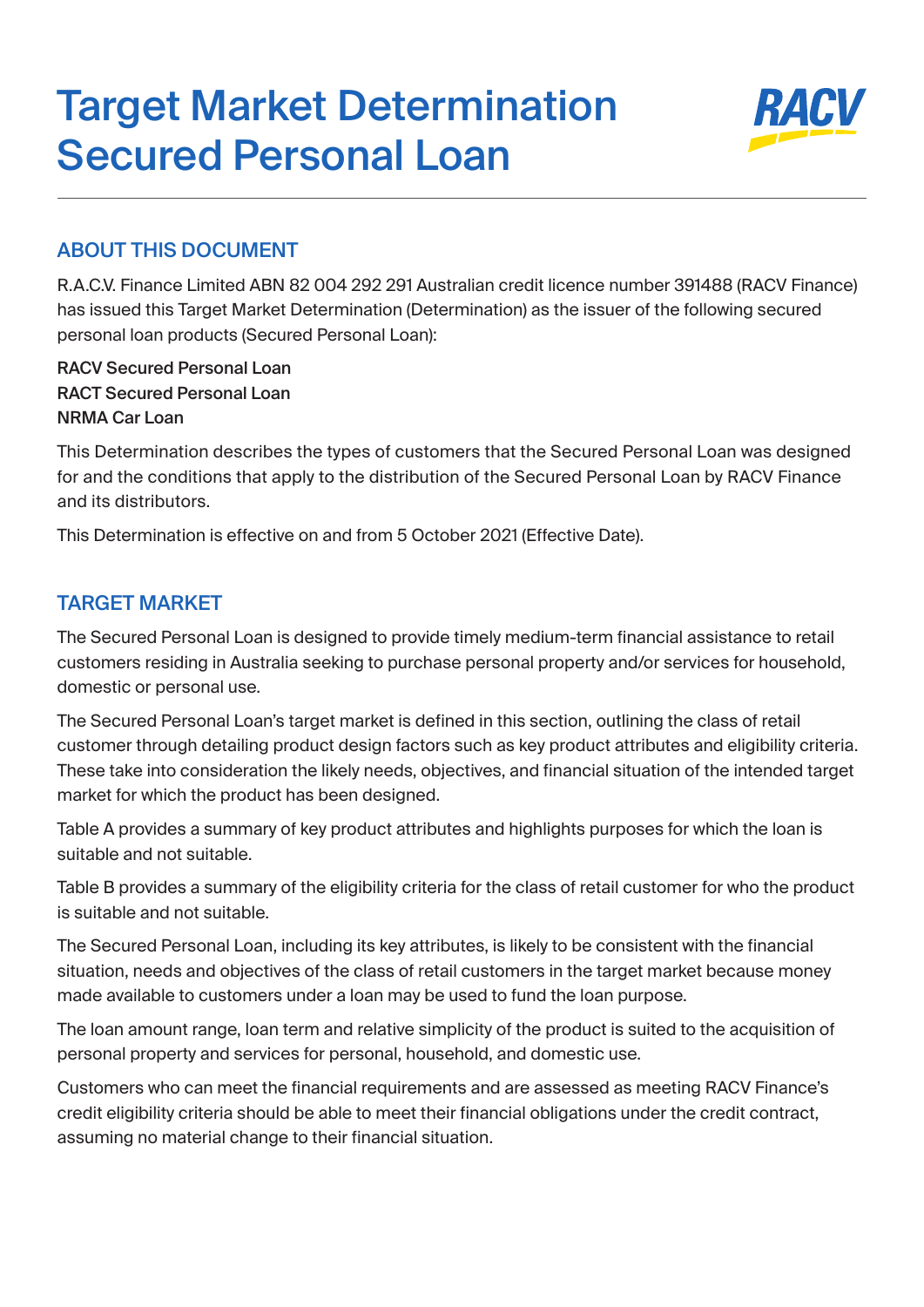## **Table A: Secured Personal Loan Product Attributes and Loan Purpose**

### **KEY PRODUCT ATTRIBUTES**

| <b>Borrowers</b>                       | Maximum of 2 (see eligibility criteria in Table B, NOTE co-borrowers<br>must receive benefit from the loan)                                                                                                                                                                                                              |  |  |
|----------------------------------------|--------------------------------------------------------------------------------------------------------------------------------------------------------------------------------------------------------------------------------------------------------------------------------------------------------------------------|--|--|
| Guarantors                             | Maximum of 2 (NOTE: Any guarantors must receive benefit from the<br>Ioan and be subject to eligibility criteria in Table B)                                                                                                                                                                                              |  |  |
| <b>Loan Term</b>                       | Minimum 12 months, maximum 7 years                                                                                                                                                                                                                                                                                       |  |  |
| <b>Loan Amount</b>                     | Minimum of \$5000                                                                                                                                                                                                                                                                                                        |  |  |
| <b>Repayment Type</b>                  | Principal and interest repayments only. RACV Finance does not offer<br>secured interest only loans.                                                                                                                                                                                                                      |  |  |
|                                        | Weekly, fortnightly or monthly by direct debit, BPay, electronic funds transfer or at<br>any National Australia Bank branch.                                                                                                                                                                                             |  |  |
| <b>Accepted Repayment Arrangements</b> | A balloon repayment structure is available on request subject to meeting additional<br>eligibility criteria including an acceptable method for final repayment.                                                                                                                                                          |  |  |
| <b>Interest Rate</b>                   | Fixed annual percentage rate that applies for the term of the loan. RACV Finance<br>uses risk-based pricing to determine the annual percentage rate (APR).                                                                                                                                                               |  |  |
| <b>Additional Repayments</b>           | Permitted. While no fees are charged if additional repayments are made<br>during the loan term, an early termination fee may be payable if the loan is<br>repaid in full prior to the end of the loan term.                                                                                                              |  |  |
| Fees                                   | An application fee is payable. An early termination fee may be charged if the loan is<br>repaid in full prior to the end of the loan term. Security registration fees are payable<br>at cost by the customer.                                                                                                            |  |  |
| <b>Discounts</b>                       | Membership of the Royal Automobile Club of Victoria (RACV) Ltd or another auto<br>club operating in Australia contributes as a positive factor in determining the APR.<br>This means that auto club members will generally receive a lower interest rate than<br>the advertised rate or the rate offered to non-members. |  |  |

#### **LOAN PURPOSE**

| General household assets<br>(e.g. motor vehicle, caravan, boat)                                            | Appropriate     |
|------------------------------------------------------------------------------------------------------------|-----------------|
| Home improvements to principal place of residence<br>(e.g. home renovations, installation of solar panels) | Appropriate     |
| Debt consolidation                                                                                         | Appropriate     |
| One-off large personal expenses<br>(e.g. travel expenses, medical bills, wedding expenses)                 | Appropriate     |
| Interest in real property                                                                                  | Not Appropriate |
| <b>Statutory payments</b><br>(e.g. taxes, council rates, fines, penalties)                                 | Not Appropriate |

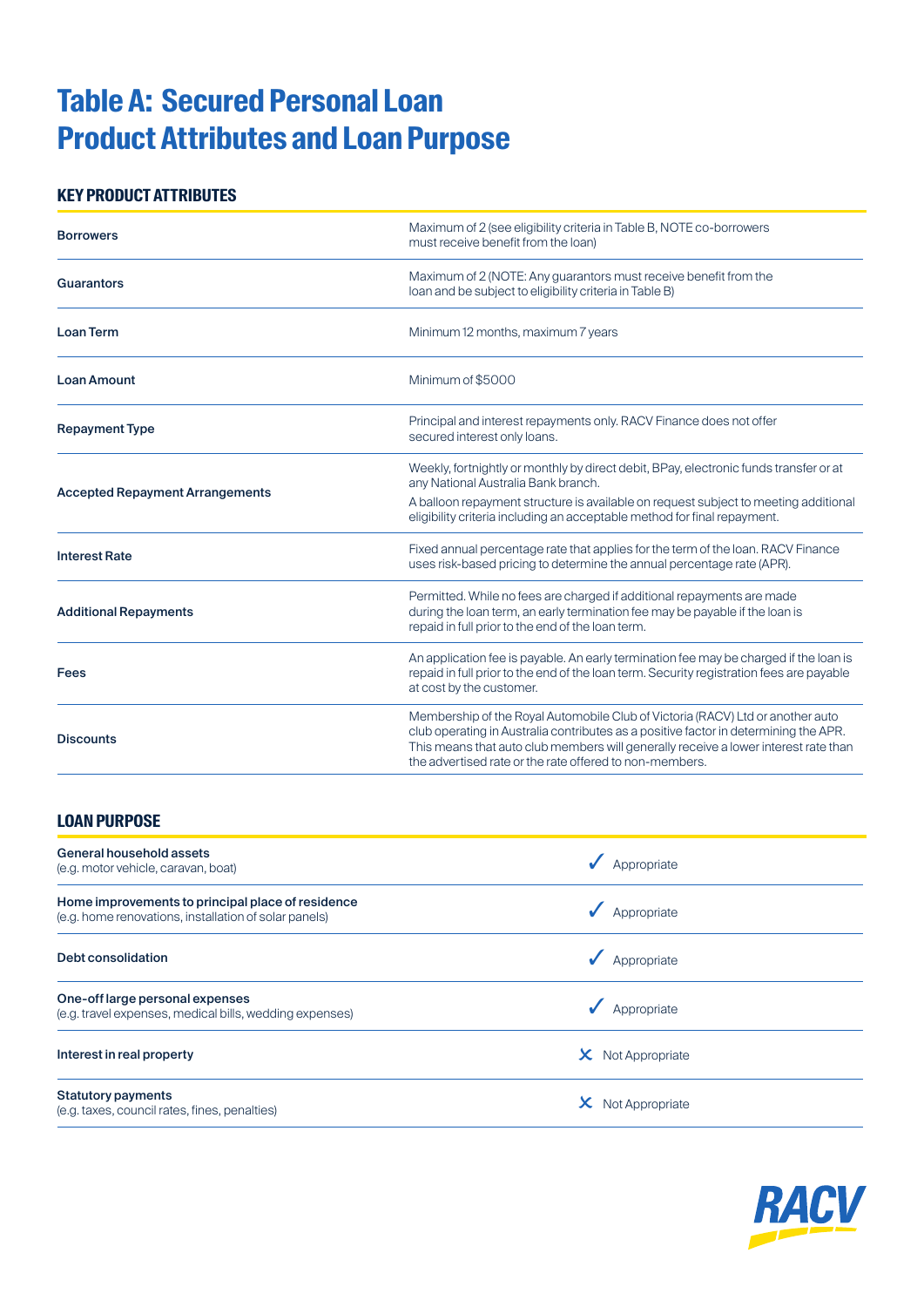# **Table B: Secured Personal Loan Eligibility Criteria**

#### **CUSTOMER STATUS AND FINANCIAL SITUATION**

| Is a natural person, over the age of 18 years, with permanent Australian residency                                                                                                                                 | Eligible              |
|--------------------------------------------------------------------------------------------------------------------------------------------------------------------------------------------------------------------|-----------------------|
| Has regular income paid in Australia                                                                                                                                                                               | Eligible              |
| Employed on a regular basis in Australia                                                                                                                                                                           | Eligible              |
| Has sufficient funds to meet general day to day living expenses and financial commitments of the loan<br>NOTE: If the loan has a balloon payment structure there will be additional requirements to meet           | Eligible              |
| Has a history of savings and/or making repayments on time                                                                                                                                                          | Eligible              |
| Can meet RACV Finance's 'know your customer' and other anti-money laundering and counter-terrorism<br>financing (AML/CTF) requirements                                                                             | Eligible              |
| Can provide an acceptable asset as security for the customer's obligations under the credit contract                                                                                                               | Eligible              |
| Security Criteria (Passenger Vehicles and other Lifestyle Assets)                                                                                                                                                  |                       |
| Is a registrable security with confirmed ownership by at least one of the loan borrowers<br>(e.g. If a motor vehicle has a Vehicle Identification Number)                                                          | Eligible              |
| Is covered by insurance for loss of, or damage to, the secured asset during the loan term                                                                                                                          | Eligible              |
| Provides sufficient loan to value ratio (LVR)                                                                                                                                                                      | Eligible              |
| Is in good working order and meets usage and manufacturer conditions (e.g. a passenger vehicle is<br>required to be road worthy, no older than 20 years at loan maturity and, not be a project/hobby build)        | Eligible              |
| Is reported stolen                                                                                                                                                                                                 | X Not Eligible        |
| Under active manufacturer recall                                                                                                                                                                                   | $\times$ Not Eligible |
| NOTE: If a security meeting the above criteria cannot be provided RACV Finance may register a caveat on the borrower's residential property<br>or determine that this product is not appropriate for the customer. |                       |
| Security Criteria (Caveat on residential property)                                                                                                                                                                 |                       |

| Residential property on vacant land located in Victoria                                                                                          | Eligible                    |  |  |
|--------------------------------------------------------------------------------------------------------------------------------------------------|-----------------------------|--|--|
| All owners on title are beneficiaries and signatories to the loan                                                                                | Eligible<br>✔               |  |  |
| Maximum LVR of 85% for residential property or 60% of capital improved value for vacant land                                                     | Eligible<br>✔               |  |  |
| Is a commercial property, unit under a body corporate management or any strata titled property                                                   | Not Eligible<br>X.          |  |  |
| Has more than one existing mortgage on the property                                                                                              | X.<br>Not Eligible          |  |  |
|                                                                                                                                                  |                             |  |  |
| Has no proven financial history (including no evidence of savings, regular income or making<br>regular repayments)                               | Not Eligible<br>X.          |  |  |
| Will undergo substantial financial hardship as a result of entering the loan or is experiencing financial<br>hardship at the time of application | $\mathbf x$<br>Not Eligible |  |  |
| Is an undischarged bankrupt, or a director of an entity that is in liquidation                                                                   | x<br>Not Eligible           |  |  |
| Holds, or whose family member or close associate holds, a prominent public position or role in<br>an overseas government body                    | Not Eligible<br>x           |  |  |
| Is a company or other corporate structure (including trusts)                                                                                     | Not Eligible                |  |  |

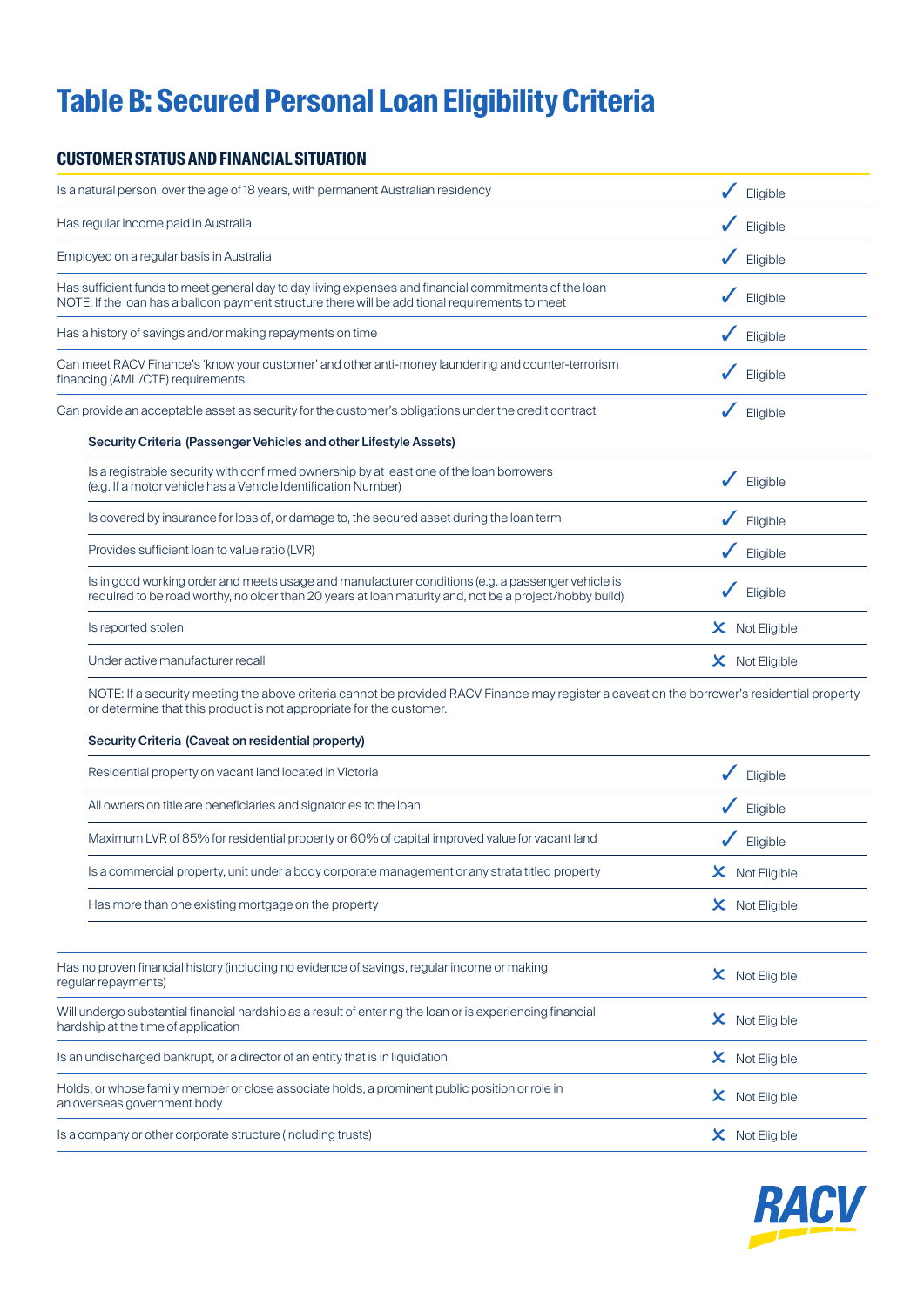## DISTRIBUTION CONDITIONS

The Secured Personal Loan is distributed through RACV Finance and, authorised brokers (including retail motor vehicle dealers).

Distribution methods for distributors are outlined in Table C.

## **Table C: Secured Personal Loan Distribution Methods**

| <b>DISTRIBUTOR</b>        | <b>ONLINE</b> | <b>ON THE PHONE</b> | <b>IN PERSON</b> |
|---------------------------|---------------|---------------------|------------------|
| <b>RACV Finance</b>       |               |                     | X                |
| <b>Authorised Brokers</b> |               |                     |                  |

The Secured Personal Loan is promoted by RACV Finance predominantly as a personal loan or as a car loan. Decisions about the content and placement of advertisements are made by RACV Finance having regard to whether it is more likely that the customers who acquire the product are in the target market, taking in account in particular loan purpose. Distributors are not permitted to place advertisements without the prior written approval of RACV Finance.

RACV Finance staff and Authorised Brokers who distribute the Secured Personal Loan must first be accredited by RACV Finance by satisfying RACV Finance's onboarding and training requirements. This includes providing training to distributors on the target market, including RACV Finance eligibility criteria and product features and suitability. Authorised Brokers are selected based on detailed assessments and due diligence checks including verification of credit licence, registration with required regulatory bodies and, absence from banned/disqualified registers.

All loan applications must be submitted for assessment to RACV Finance through a lending portal made available to all distributors. All loan applications are assessed for suitability by RACV Finance having regard to customer financial requirements and loan objectives in accordance with relevant credit and responsible lending policies and applicable law. A customer will not be offered a loan unless the application has been approved by RACV Finance.

RACV Finance considers that these distribution conditions make it more likely that customers who acquire a Secured Personal Loan will be in the target market.